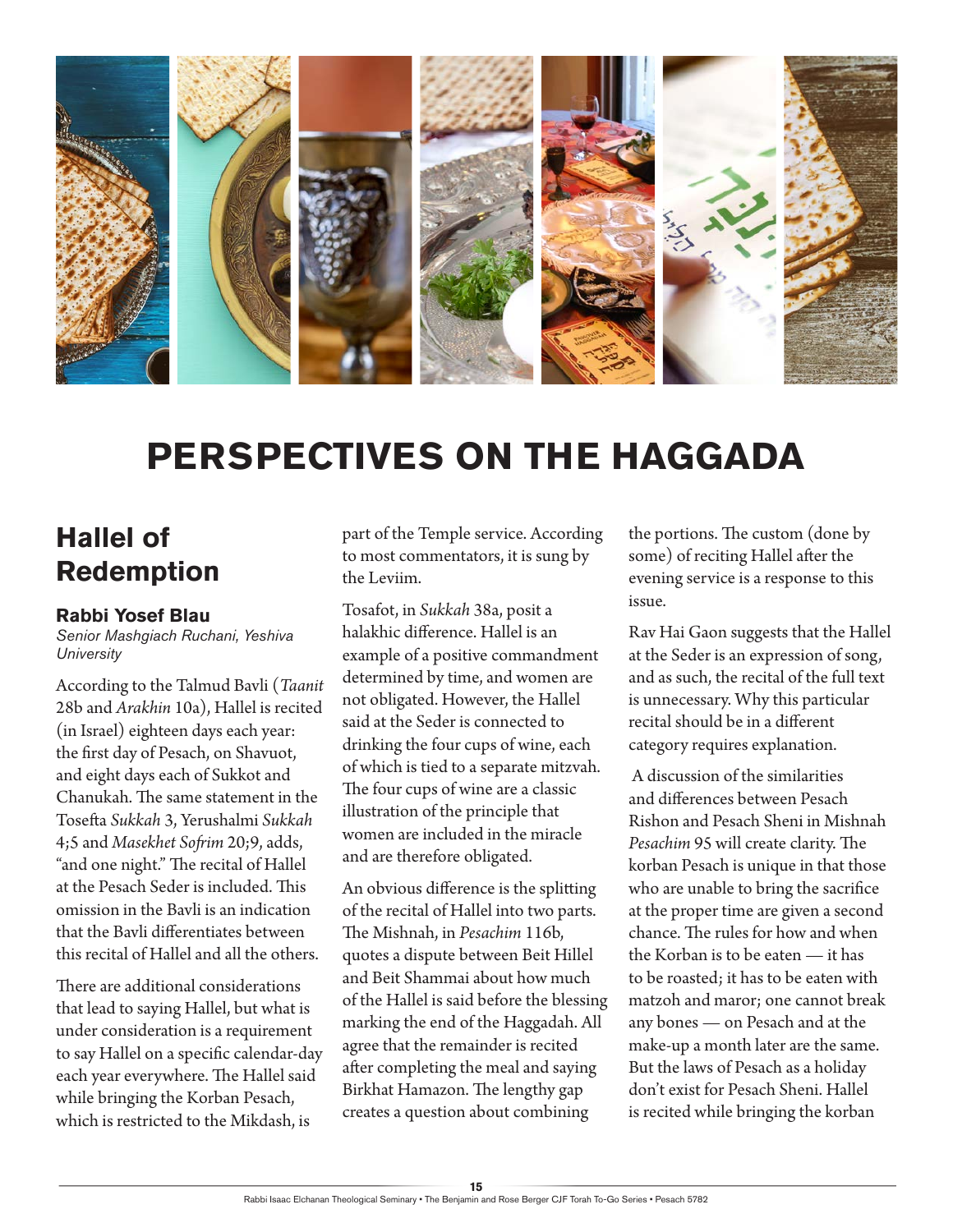during the day both on Pesach Rishon and Pesach Sheni. But there is no Seder on Pesach Sheni; only in the evening of Pesach Rishon — when there is a Seder — is Hallel said.

The Talmud 85b, in the name of Rabbi Yohanan in the name of Rabbi Shimon Ben Yehotzadak (the same names as in the statement about Hallel in *Taanit* and *Arakhin*), quotes a verse in Yeshayahu 30.29: "You will have a song like the night when a holiday is sanctified." Only on a night that has been made into a chag will you sing Hallel. Pesach is the holiday of Jewish redemption. Pesach Sheni is not that holiday; it only grants permission to bring the Korban a month later.

Saying Hallel at night is associated with redemption. After the splitting of the sea, when the Israelites were fully free from the Egyptians, they responded in song. Not only the men, but the women led by Miriam, joined in the song. While at the time of Yeshayahu, King Hizkiyahu failed to respond to Hashem's saving Yerushalayim with song, at the time of the ultimate redemption we will respond properly.

Pesach was the time of the original redemption and it will be the time of the final redemption. The two–part recital of Hallel becomes clear. The first part relates to our being redeemed from Egypt; that part concludes the Haggadah. After the meal begins the anticipation. We recite the Hallel of the future of the ultimate redemption. The long interruption represents our lengthy wait. The Hallel of this night is not like any other Hallel in our history. It is a song, sung by men and women alike, to be completed by the final redemption.

### **Yetzias Mitzrayim and Everyday Miracles**

### **Rabbi Aaron Cohen**

*Judaic Studies Faculty, Yeshiva University's Stern College for Women; Rabbi, Tifereth Israel, Passaic, NJ*

The Haggadah constitutes a fulfillment of the mitzvah of *sippur yetzias Mitzrayim*, entailing a broad and detailed accounting of all the events surrounding the geula from Mitzrayim. Consequently, the Haggadah teaches us about the descent of Klal Yisrael into slavery, the suffering that they endured, and the unfolding of the geula as Hashem revealed Himself and redeemed His people.

However, Rav Soloveitchik noted that this description only captures the first part of the Haggadah, concluding with the second of the four *kosos*. This section of the Haggadah concludes with the first two paragraphs of Hallel, (*Hallelu Avdei Hashem* and *Bi'tzeis Yisrael Mi'mitzrayim*), in which we express the elation of the redemption as if we were experiencing it ourselves. After matzah, maror, korech, the seudah, afikomen, and birchas hamazon, we take the Haggadah in hand once again, but with a different focus. The praise in the remainder of Hallel, in contrast with the first two paragraphs, does not relate specifically to yetzias Mitzrayim, but rather to the multifaceted ways in which we see Hashem's Providence. We then say *Hallel Hagadol* (Tehillim 136), in which we thank Hashem for a wide range of kindnesses, encompassing both a historical perspective as well as an appreciation for everyday *hashgachah* (providence). This section of the Haggadah is brought to a

dramatic culmination with the tefilla of *Nishmas*, in which we give voice to our realization that we owe Hashem unending gratitude for life itself, including the wondrous functioning of the limbs and organs of the human body. *Nishmas kol chai tevareich es shimcha Hashem Elokeinu* — we join together with all living beings in thanking our Creator for our very existence.

In contrast with the first part of the Haggadah, this latter segment has little to do with yetzias Mitzrayim. At first glance, this seems to be out of place, as the theme of the evening is geulas Mitzrayim.

Rav Soloveitchik<sup>1</sup> referenced a ruling of the Rosh, codified in the *Shulchan Aruch* (*O.C.* 218:5), regarding the beracha one must say when arriving at the place where he experienced a miracle. The Rosh asserts that someone who has experienced numerous miracles and arrives in a place where one of them occurred must also make mention of the other miracles and incorporate them into the same beracha. The individual who experiences special *hashgachah* is compelled to reflect upon all of the instances that Hashem intervened to save him from danger, and include them in his expression of gratitude.

Applying this principle to the night of the Seder, we are to recognize that thanking Hashem for the miracles of geulas Mitzrayim must inevitably lead us to a broader appreciation for Hashem's constant kindness and Providence. The recounting and experience of yetzias Mitzrayim brings us to contemplate the many salvations that we have experienced throughout history, and the ongoing daily miracles that comprise life itself.<sup>2</sup>

This interpretation of Rav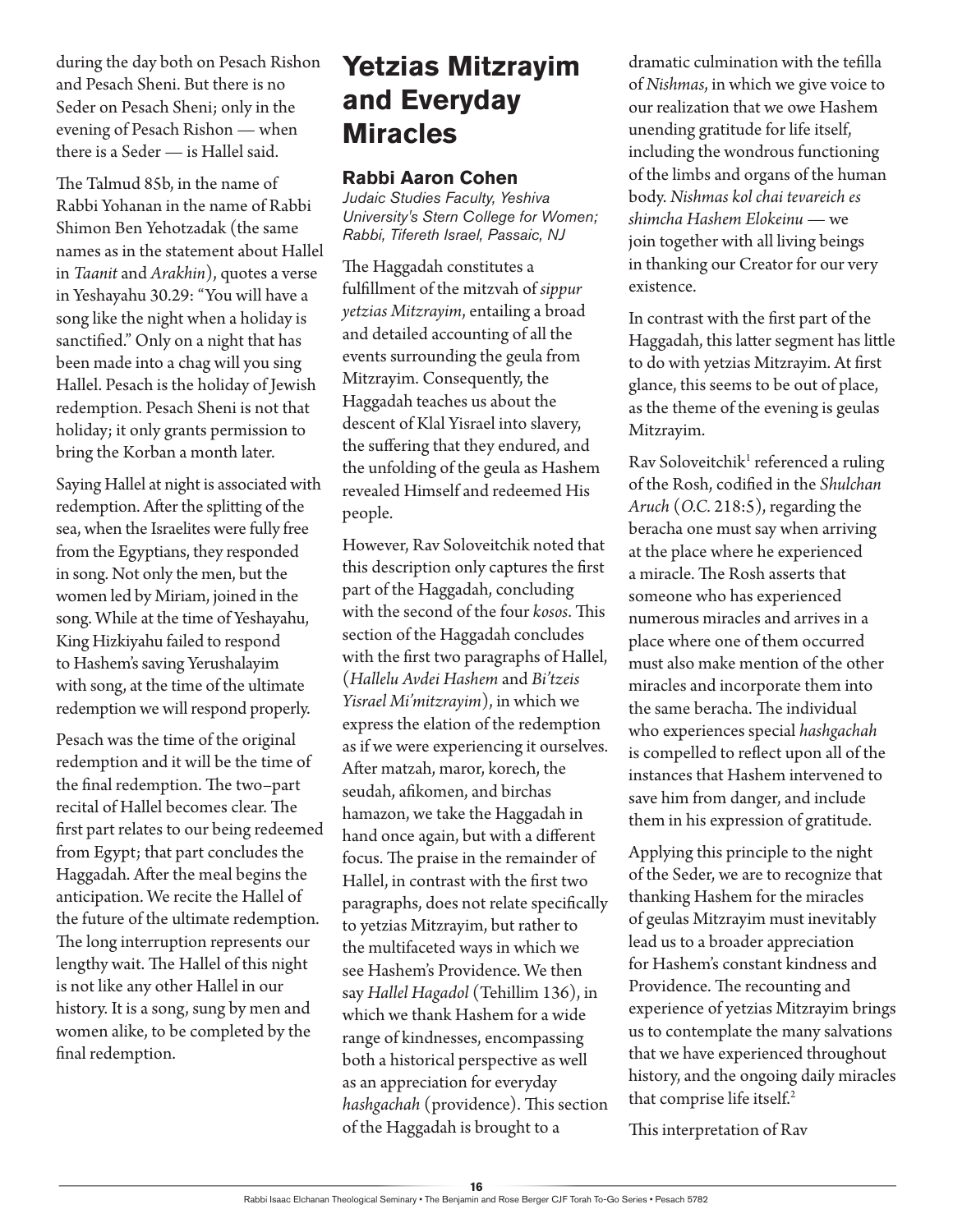Soloveitchik is rooted in a famous formulation of the Ramban, in discussing the tenet that routine life is filled with ongoing concealed miracles, occurring solely through Hashem's will but experienced as natural incidences. He writes (Shemos 13:16):

ומן הנסים הגדולים המפורסמים אדם מודה

בנסים הנסתרים שהם יסוד התורה כולה. *From the great and famous miracles, a person will come to acknowledge concealed miracles, which are the foundation of the entire Torah.*

The Ramban presents clearly and succinctly the idea, formulated by Rav Soloveitchik, that revealed miracles constitute a wakeup call that must inspire us to a heightened awareness and appreciation for the everyday miracles that we experience.

This theme is reflected in the concept of *semichas geula li'tefilla*, the obligation to commence Shemoneh Esrai immediately after relating geulas Mitzrayim. The Gemara (*Berachos* 4b,9b) attributes great significance to this halacha. Rabbenu Yonah<sup>3</sup> cites a Midrash which states that upon seeing the supernatural miracles of Mitzrayim, klal Yisrael attained and embraced a broader and more encompassing trust in Hashem. This also elucidates the pasuk (Shemos 14:31):

 וַ ּיַ רְ א יִׂש ְ רָ אֵ ל אֶ ת הַ ּיָ ד הַ ּגְ דֹלָ ה אֲ ׁשֶ ר עָ ׂשָ ה 'ה<sup>'</sup> בִמְצְרַיִם וַיִּירְאוּ הָעָם אֶת ה<sup>'</sup> וַיַּאֲמִינוּ בה וּבְמ*ֹשֶׁ*ה עַבְדֹו.

*And when Israel saw the wondrous power which G-d had wielded against the Egyptians, the people feared G-d; they had faith in G-d and in G-d's servant Moses.*

Rabbenu Yonah explains that upon seeing the supernatural miracles in Mitzrayim, klal Yisrael attained

emunah, faith in Hashem and reliance upon Him, that permeates every aspect of life.

With this, Rabbenu Yonah illuminates the meaning of *semichas geula li'tefilla*. When elaborating on and contemplating geulas Mitzrayim, the individual attains a deeper understanding of the ongoing *hashgachah* that we experience from moment to moment. Envisioning the care that Hashem demonstrated for the plight of Bnei Yisrael in Mitzrayim and reflecting upon the impact of the tefillos that precipitated the geula, we discover a newfound recognition of Hashem's ongoing concern for us and the potency of our own tefilla. With this perception and outlook, we approach Hashem. Our tefilla is now framed with the profound perspectives that life itself is comprised of ongoing *hashgachah* and concealed miracles, that we are completely reliant on Hashem for every aspect of our existence, and that Hashem cares about us and is attentive to our needs. Such a tefilla, emerging from this internalization of the profound lessons of yetzias Mitzrayim, is elevated to a lofty level.<sup>4</sup>

Chazal<sup>5</sup> gave dramatic expression to the relationship between the wondrous miracles of yetzias Mitzrayim and the hidden miracles that accompany us throughout our seemingly ordinary lives. The Midrash comments on the apparently incongruous juxtaposition in Tehillim 136 of thanking Hashem for saving us from our enemies (יִיפְרְקֵנוּ מִצְרֵינוּ וֹבִי לְעוֹלָם חַסְדּוֹ and providing daily נֹתֵ ן לֶ חֶ ם לְ כָל ּבָ ׂשָ ר ּכִ י לְ עֹולָ ם) sustenance וֹדּ ְס ַח(. The Midrash declares that this demonstrates that Hashem providing for our daily needs is no less wondrous than rescuing us from our foes; in fact,

says the Midrash, "*geula b'chol yom,*" we are redeemed every day.

The Seder night provides us with an opportunity to reexperience the extraordinary miracles of yetzias Mitzrayim, as Hashem revealed Himself in a demonstration of love for His chosen nation. This transformative experience, however, does not expire when the Seder concludes. We emerge with a penetrating vision of our lives and the world, in which the hand of Hashem is discerned in every context and circumstance, with Hashem "watching from the windows and peering from the lattices" (Shir Hashirim 2:9).

### **Endnotes**

#### 1. *Haggada Siach Ha'grid*, pp. 93ff.

2. For an additional source where Rav Soloveitchik elaborates on this theme, see *Harerei Kedem*, vol. 1, p. 304, s.v. *ba'zman ha'zeh*.

מפני שכשמזכיר גאולת מצרים ומתפלל מיד הוא" 3. מראה שבוטח בה' בתפלה כיון שמבקש ממנו צרכיו שמי שאינו בוטח בו לא יבקש ממנו כלום וכן נראה באלה שמות רבה בפרשת בא אל פרעה שאומר לשם שכשראו ישראל הנסים והנפלאות שהיה עושה עמהם הבורא שלא כטבעו של עולם בטחו בו ועל זה נאמר וירא ישראל את היד הגדולה אשר עשה ה' במצרים וייראו העם את ה' ויאמינו בה' וגו' וכיון שמזכיר עכשיו אותה הגאולה שבטחו אבותינו בה' והצילם ומתפלל מיד נמצא שגם הוא בוטח בו שיענה אותו כמו שענה לישראל בעבור שבטחו בו ומפני זה מזכיר אותה הגאולה ומתפלל מיד והבטחון הוא עיקר היראה "והאמונה ולפיכך זוכה בסיבתו לחיי עולם הבא

4. This may shed light on the concept of the status of *hashkiveinu* as *geula arichta*, which explains why it is not a *hefsek* between the theme of geula and the commencement of the tefilla. *Hashkeveinu*, which expresses our *bitachon* in Hashem to protect us from everpresent dangers, represents the expansion of the appreciation of Hashem's *hashgachah* which follows from contemplating yetzias Mitzrayim.

Of course, much of this idea can be connected with the Ramban's understanding of yetzias Mitzrayim as the foundation for our emunah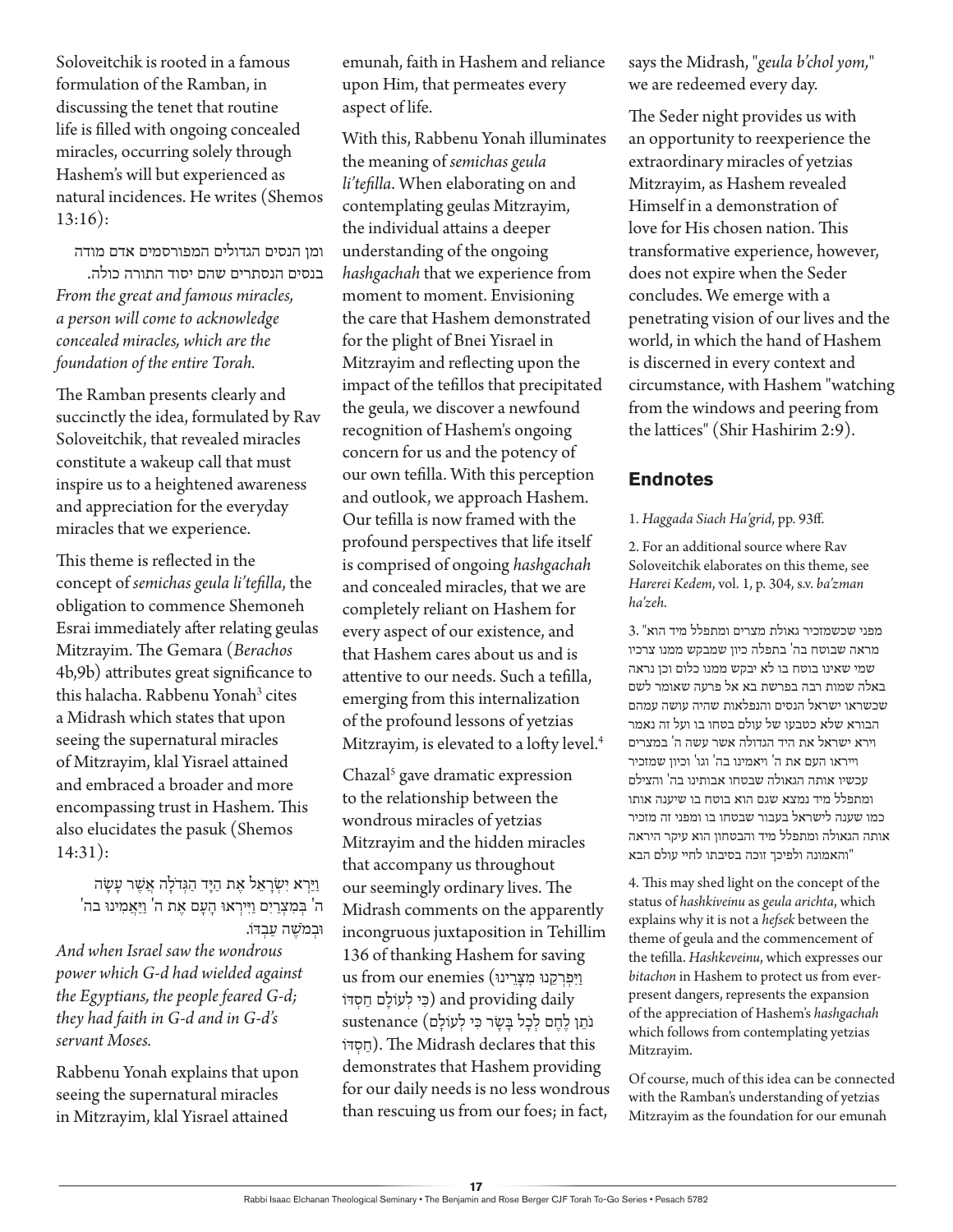in Hashem (see his commentary e.g. on Shemos 13:16, s.v. *Ve'atah Omar*, and Shemos 20:2-3). As well, it can shed light on the mitzvah of zechiras yetzias Mitzrayim, the obligation to mention yetzias Mitzrayim daily.

הקיש גאולה לפרנסה, :(20:9) *Rabbah Bereishis* 5. ופרנסה לגאולה, שנאמר (תהלים קלו) ויפרקנו מצרינו וסמיך ליה )שם( נותן לחם לכל בשר, מה גאולה פלאים אף פרנסה פלאים, מה פרנסה בכל יום אף גאולה יום בכל. See similarly *Tannah D'bei Eliyahu* אמר דוד המלך אני אגיד צדקותיו וחסדיו :(2 Parsha( של הקדוש ברוך הוא, שהוא עושה עם ישראל בכל שעה ושעה ובכל יום ויום, בכל יום אדם נמכר ובכל יום נפדה, בכל יום רוחו של אדם ניטלת הימנו וניתנת לבעל הפקדון, ולבקר מחזירין אותה עליו, שנאמר בידך אפקיד רוחי )תהלים ל"א ו'(, בכל יום עושין לו ניסים .כיוצאי מצרים, בכל יום עושין לו גאולה כיוצאי מצרים

# **The Long Shorter Way: A Strategy for Geulah**

### **Rabbi Daniel Coleman**

*Assistant Director, Shevet Glaubach Center for Career Strategy & Professional Development, Yeshiva University*

Over the years, my wife and I have had the zechus to lead Sedarim for diverse audiences in a variety of locations. For some of those years, we ran communal Sedarim here in Washington Heights under the auspices of the local Jewish Community Council for over 100 mostly elderly Jews who otherwise may not have had a Seder to go to. Often, they were constrained by the time that their aide was able to be by their side before bringing them home. In an effort to accelerate the pace of our Seder, I consulted with Rav Hershel Schachter regarding which parts I could skip. He recommended following the Rambam's Haggadah at the end of *Hilchos Chametz u'Matzah* and leaving out anything that does not appear in the Rambam's edition. At the Seder that year, when we arrived at Dayenu, I shared that since it doesn't

appear in the Rambam's Haggadah we would be skipping it to save time. Needless to say, this wasn't very popular among participants, many of whom had sung Dayenu at their Seder for more than four score and seven years, and they proceeded to sing it with gusto.

אמר רבי יהושע בן חנניה מימי לא נצחני אדם חוץ מ ... תינוק ... פעם אחת הייתי מהלך בדרך וראיתי תינוק יושב על פרשת דרכים ואמרתי לו באיזה דרך נלך לעיר אמר לי זו קצרה וארוכה וזו ארוכה וקצרה והלכתי בקצרה וארוכה כיון שהגעתי לעיר מצאתי שמקיפין אותה גנות ופרדיסין חזרתי לאחורי אמרתי לו בני הלא אמרת לי קצרה אמר לי ולא אמרתי לך ארוכה.

*Said Rabbi Yehoshua ben Chananiah: "Once a child got the better of me." … "I was traveling, and I met with a child at a crossroads. I asked him, 'which way to the city?' and he answered: 'This way is short and long, and this way is long and short.' I took the 'short and long' way. I soon reached the city but found my approach obstructed by gardens and orchards. So, I retraced my steps and said to the child: 'My son, did you not tell me that this is the short way?' Answered the child: 'Did I not tell you that it is also long?'"*

#### **Talmud, Eruvin 53b**

We all love shortcuts. Project creep, slipping deadlines, and a to-do list that seems to get longer each day — these experiences are all too common in both life and work. An ever-growing array of "life hacks" aim to help us save time and money and/or achieve our goals and dreams faster. New acronyms and movements have arisen in our lexicon such as FIRE: Financial Independence, Retire Early. And, especially on the heels of a pandemic, whether in our professional or personal lives, many of us feel even more pressure to optimize our time,

productivity, and relationships.

The Seder presents us with an alternative. Making haste certainly has its time and place, as the matzah clearly reminds us. Yet, despite the presence of this core symbol, a different message seems to take center stage on Seder night. Before we even start the Haggadah, many families and communities frequently sing together the steps of the Seder: Kadesh, Urchatz, etc. Matzah will have its turn at our Seder, but it's part of a broader narrative. As we each become the evening's MC announcing the "order" of proceedings and outlining the exact steps that are ahead of us, the implication is clear: No shortcuts. No omissions.

Almost as soon as we begin the Haggadah, we go even further. On this night at least, not only are we not going to be taking any shortcuts, but (to use the Rambam's version), *"v'chol hama'arich beyetzias Mitzrayim harei zeh meshubach*" — we are encouraged to tell the story at great length. This is reinforced by another dominant symbol of Seder night, the *arba kosos*, the four cups of wine, representative of four expressions or stages of unfolding redemption. Emerging from our narrow places and ideologies is a multi-step process that takes time.

In fact, it is Hashem, *bichvodo u'veatzmo*, who teaches us this lesson in the opening verse of Parshas B'shalach: *v'lo nacham elokim, derech eretz p'lishtim ki karov hu*… Hashem did not lead us via the land of the Plishtim because it was (too) near. The quicker path may have had disastrous consequences.

In the drive for profits, companies unsurprisingly have a proclivity to the short longer way. For example, many want to hire "multitaskers" capable of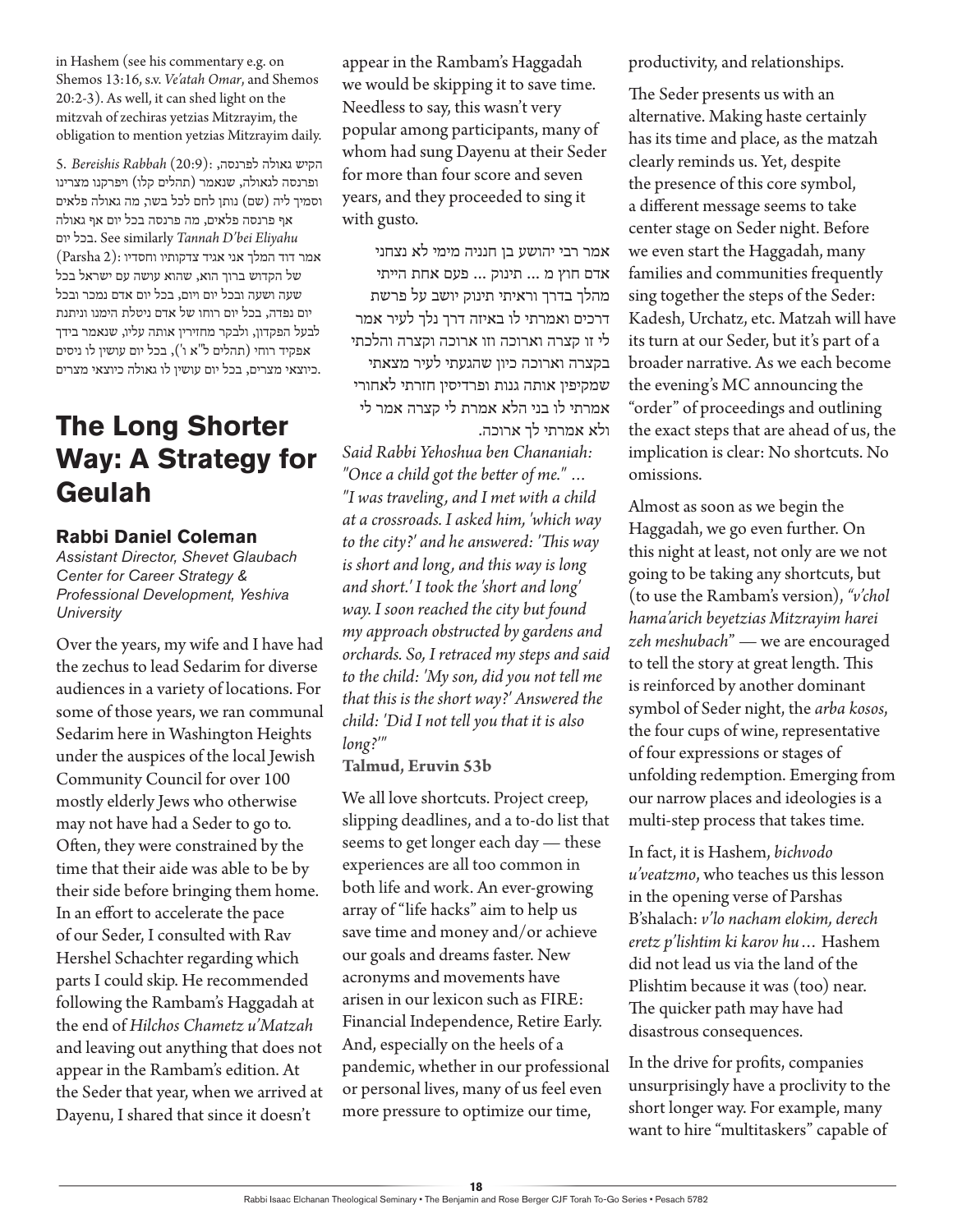completing multiple tasks *b'chipazon* so that productivity appears to be high. Maybe you have experienced working in an environment like this, where there is constant pressure to juggle and excel in multiple priorities. In the short term, profits may have increased and targets exceeded. But in the long term, might the pressure to perform impact and corrupt the quality of the work or the quality of relationships with team members?

As an advisor in the Shevet Glaubach Center for Career Strategy and Professional Development at Yeshiva University, I coach students and alumni on evaluating job descriptions, clarifying and upholding their values, and navigating company culture. We encourage developing a personalized multi-stage strategy. They become the captains of their fate, adept at taking the long shorter way. Rather than shortcutting the process, they engage each step of the journey, building and cultivating a great LinkedIn network, attending networking and educational events, identifying areas for professional development, and building relevant industry experience.

As for me, despite the Rambam's omission of Dayenu, I will continue to include it in my Seder. Each stanza is an important and intrinsically valuable step in the unfolding march to freedom. Our Seder shows us how articulating, delineating, and following each step helps us define, refine and achieve our goals. This is the long shorter way.

# **The Conflicting Themes of the Exodus: The Two Answers to the One Question**

### **Rabbi Shmuel Ismach**

*Rebbe, Stone Beit Midrash Program; Rabbi, Young Israel of Great Neck*

The Seder experience is akin to a multimedia classroom, with an emphasis on audio (songs), visual props (the Seder plate), the experiential (different tastes, leaning, etc.), and, of course, questions and answers. All these elements point to an experience that is both meant to have a child wondering "Why is this night different?" and to provide the tools for a parent to capably answer that question.

So why indeed is this night different? What is the all-important answer that we are so committed to memorably provide, and why does it seem so important for us to care? I believe that the sophisticated lesson plan of the Haggadah means to point us toward two separate answers to this one important question.

That the Exodus is of critical importance to the Jewish story is obvious. So much of the Torah's narrative describes the descent into Egypt and the subsequent redemption. We were commanded to observe countless mitzvot as a reminder to remember that we were taken out of Egypt. Again and again (over 80 times!), the Torah

reiterates that the Exodus is the underlying reason why this or that mitzvah should be performed.

Why is this story so critical to mitzvah observance? Through the ten plagues and the splitting of the sea, it became clear to the Jewish people that there existed a Creator who was the master of the natural world. Moreover, it displayed how this Creator still involved Himself with the goingson of the world, and with the subsequent giving of the Torah, it was apparent that G-d provided a purpose for our existence. The theological misconceptions that existed until that point in history were debunked by the events of the Exodus.

So, explains the Ramban, yetziat Mitzrayim would forever be the fundamental reason behind many of the ritual Mitzvot. Why perform mitzvot that are *bein adam l'makom* (between man and G-d)? Who and what is the nature of this G-d who commands us? Simple: He took us out of Egypt. Through this experience, we "met" Him, understood Him, and began our relationship and covenantal responsibilities with Him.

So on the one hand, yetziat Mizrayim leaves us with very important theological lessons.

But there is another type of mitzvah, the sort that exists between man and his fellow man, where this phrase is also mentioned. How are these interpersonal allusions to Egypt explained?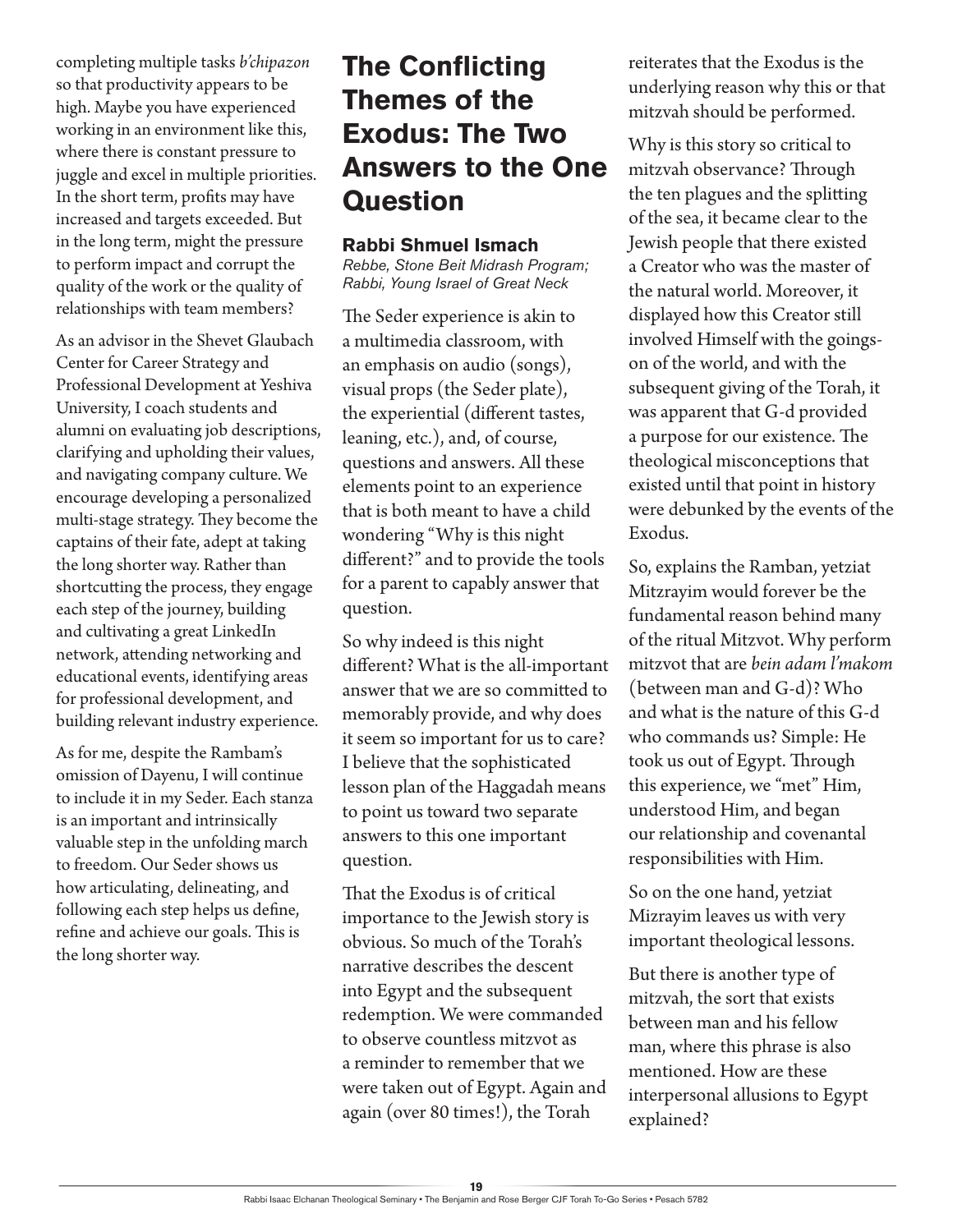Perhaps these references point to the other important lesson of Egypt, the ethical lesson. The Jews were to forever remember their experience in Egypt because it was to remind them in every generation to protect the vulnerable and to be kind to the stranger. Why? Because we are meant to remember what it was like to be a stranger in Egypt, what it was like to be vulnerable. This night is the basis for mitzvot that are bein adam l'chaveiro.

It results that our ethical and theological underpinnings result from our experiences in Egypt and our Exodus from it. It is these two great themes that are so important to impart.

On the Seder night, we act as slaves (matzah, maror) and as free men (wine, leaning). We don't only do these in sequence, to imply that on this night we began as slaves and became free, rather we mix the metaphors, alternating from messages of slavery to freedom and back. Perhaps we emphasize both of these experiences to express that they each have something to teach. Slavery reminds us of our basic ethical responsibilities, while the Exodus instructs us toward appropriate theology and a proper understanding of G-d in our world.

These two themes might explain a famous argument found in the Gemara, *Pesachim* 116a, between Rav and Shmuel. They argue over a statement in the Mishna that describes the answer to the son's "*Mah Nishtana*," the child's quest to make sense of the significance

of the night. The Mishnah states "*Matchil b'gnut umisayem b'shvach*," that we should answer the questions with history, beginning with the lowest point of the narrative and culminating with the highest.

The Amoraim Rav and Shmuel argue about which episode in Jewish history this refers to. Shmuel says that the "lowest point" refers to "*avadim hayinu l'Pharoah b'Mitzrayim*," the reference to when we were slaves. To him, the "highest point" would refer to when we were redeemed from that bondage.

Rav says that the "lowest point" refers to "*Mitchila ovdei avodah zara hayu avoteinu*," the reference to how originally, our forefathers were idol worshippers and were far removed from any relationship with G-d. The "high point" refers to the events of the Exodus and the Jews being brought close to G-d. What is behind this debate?

Perhaps Rav and Shmuel argue about which of the two themes is the greater theme of the evening. To Rav, the story of the evening is about theology and the Jewish people's journey from being idol worshippers to a people who discovered the correct and direct understanding of what G-d and His world are about. To Rav, the possibility of the relationship we seek through mitzvot is only possible through the introduction we received at the Exodus.

According to Shmuel, the evening is about recounting the fact we were once slaves and ended up

as free men. We are to remember the abuse of slavery and to remind ourselves of that experience, and to reject and decry mistreatment of the vulnerable in any form. His lesson is one of ethics.

Rav's night is about theology. Shmuel's is about ethics. They argue about which is the main theme, but of course, they are both correct. Both of their opinions, and memorial tidbits for both freedom and slavery, are embedded in the rituals of the Seder night. The symbols vacillate between these themes so that we are consistently reminded of the importance of both of these critically important lessons.

Theology and ethics are two inseparable parts of Judaism. They manifest themselves in *mitzvot bein adam l'Makom,* mitzvot between man and G-d, and in *mitzvot bein adam l'chaveiro,* mitzvot between man and man. Each takes up its own Tablet of the Ten Commandments, implying the balance of power between them.

So, why is this night different from all other nights? What lesson is so important that we keep our children awake and use whatever educational tools we can muster to teach? The answer is obvious. On this night, Judaism learned of its fundamentals of theology and ethics. The two poles of Jewish behavior are charged by the experience of this powerful evening and are expressed in its dual themes. On the Seder night, we attempt to impart these ideas to our children, and more important, to ourselves.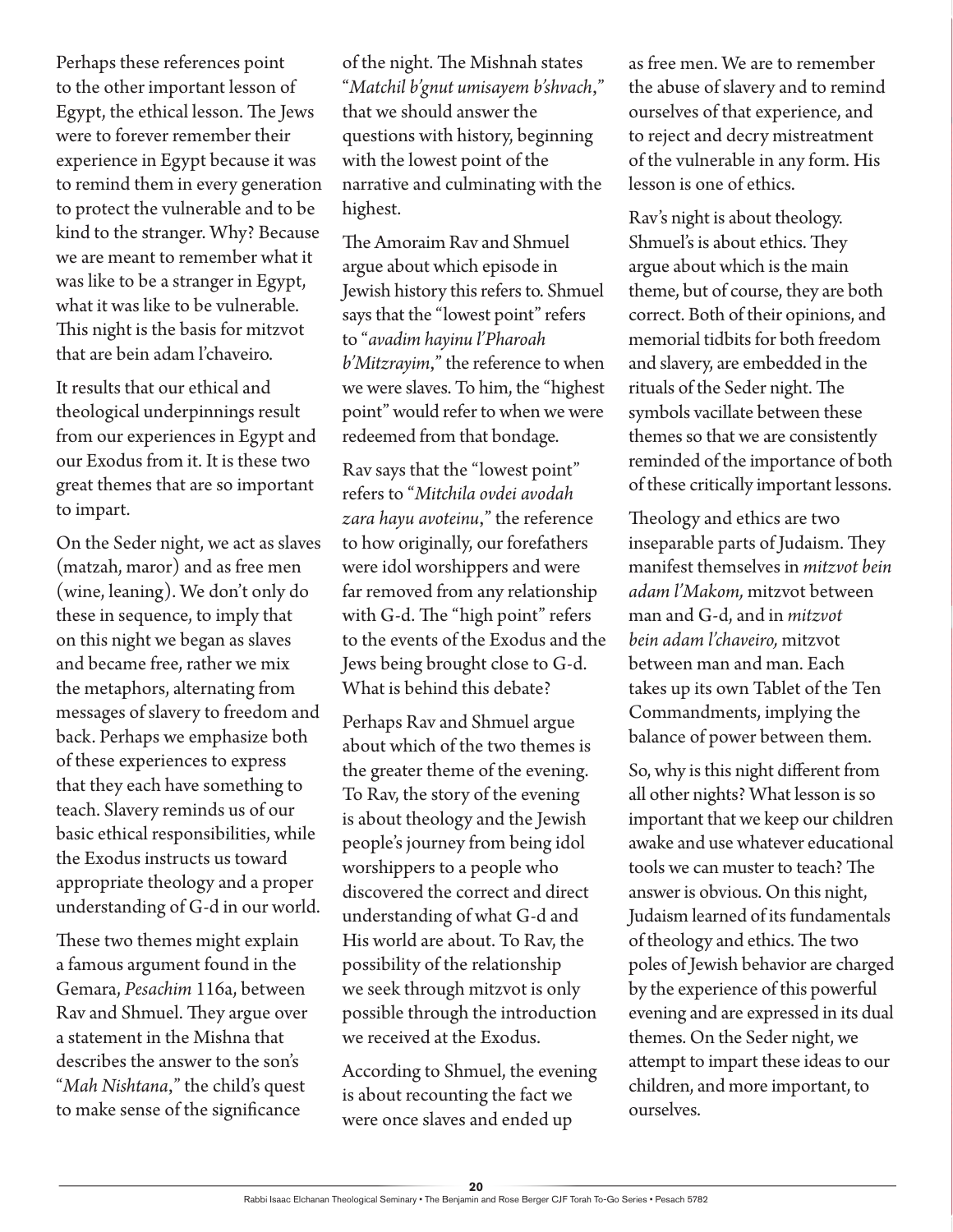### **End The Lockdown: Opening the Door at the Seder**

### **Rebbetzin Marjorie Glatt**

*Special Projects Coordinator, YUConnects*

For our family, one of the most anticipated parts of the Haggadah takes place after the meal and *after* much of the Haggadah has been recited. Most of us are quite tired by then, since we just completed bentching and the drinking of the third cup, and drowsiness has certainly begun to set in. At that moment, usually around midnight, there is a sudden rush of excitement, and the enthusiasm of the Seder is rekindled upon filling the fourth cup and the special Kos Shel Eliyahu, Elijah's Cup. We quickly, urgently, leave our dining area, open the door wide and go stand outside, reciting the "*Shefoch Chamasecha*" paragraph, as the cool, outside air reinvigorates us further.

How many of us grew up watching the table and the door so carefully, eagerly awaiting Eliyahu HaNavi, Elijah the Prophet, to stealthily enter our house and drink a little of our Seder wine? Most smiling parents make that time even more magical by surreptitiously shaking the table, watching the wine in the cup move as we imagine Eliyahu taking a sip. For those of us blessed to have Holocaust survivors at our table, or older grandparents who went through persecutions at the hands of our oppressors, we poignantly realize the gravity of the moment and what we are saying: Pour out your wrath on those that have destroyed the Jewish people and our homes.

This strange and wonderful part of the Seder is a combination of so many thoughts and ideas, yet it takes just a short time to perform. The Seder night is known as the *leil shimurim*, a night of protection. Indeed, we have been saved countless times in our history from our enemies and tormentors on this Seder night.

But what does *leil shimurim* mean? What role does Eliyahu play? And why open the door?

### *Leil Shimurim*

Rabbi Moshe Isserles, the Rama, (in *Shulchan Aruch*, *Orach Chaim* 480:1), cites that the mid-fifteenth century commentator, Rabbi Israel of Bruna, the Mahari Bruna, based upon the practice of the Ohr Zarua, mentioned opening the door to remind us that tonight is the night of protection. The *Aruch Hashulchan* (480:1) adds we stand up and invite Eliyahu in by saying *boruch haba* (welcome!). The Chofetz Chaim, in the *Mishna Berura* (seif kattan 10), explains that we are to have no fear of anything on this night and hence we open our doors. Indeed, the *Sefer Hamanhig* (Hilchos Pesach, Siman 2) and the *Ohr Zarua* (Chelek 2 Siman 234) say we leave all the doors of the house unlocked and open to demonstrate that real safety can come only from Hashem, and not barriers or bolts. Others (*Chok Yaakov* 480:6 and *Shulchan Aruch HaRav* 480:5) point out that if you live in a really bad neighborhood, you cannot rely on a miracle and you must lock the doors. However, even there, we at least symbolically demonstrate our commitment and confidence in Hashem as our Divine Protector by opening the doors to recite this paragraph.

This idea, that Pesach Seder night is a *"leil shimurim,"* has halachic

ramifications. As a night of protection, we do not need to recite the entire "*Krias Shema al Hamitah"* prayers that are usually said before going to sleep as a method to invoke G-d's protection. We need only read the paragraphs of Shema and "Birchas Hamapil" because on this night we enjoy special protection from G-d (Rama*, Orach Chaim* 481:2)*.*

The Ibn Ezra states that "guarding" means wakefulness and we should ideally refrain from sleep and stay awake all night to praise Hashem. While this is difficult to do after a meaningful but long Seder, many righteous individuals do try and stay up until slumber overtakes them while they are learning. A word to the wise — it might not be prudent to publicize this to those overstimulated and overtired children who do *not* want to go to sleep.

### **Future Redemption**

Opening the door and greeting Eliyahu *also* signals the future redemption is near. Shimurim is a plural word, and it is used twice in the following pasuk:

לִיל שִׁמַרִים הוּא לַה' לְהוֹצִיאַם מֵאֶרֶץ מִצְרַיִם הוּא ַהלַ יְלָ ה הַ זֶה לַ ה' ש ִ מֻ רִ ים לְ כָ ל ב ְ נֵי יִשְ רָ אֵ ל לְ דֹרֹתָ ם. *There was a night of vigil for God, to bring them out of Egypt. This night remains for The Israelites a vigil to God for all generations.* **Shemos 12:42**

We often emphasize a particularly desired and strong idea by reiterating the words. Furthermore, it is a night that is guarded for *all* Israel for *all* generations.

*Darchei Moshe* (*Orach Chaim* 480) quotes the *Ohr Zarua*, who says in the name of Rav Nissim Gaon that this demonstrates our total belief that Hashem will save us in the future.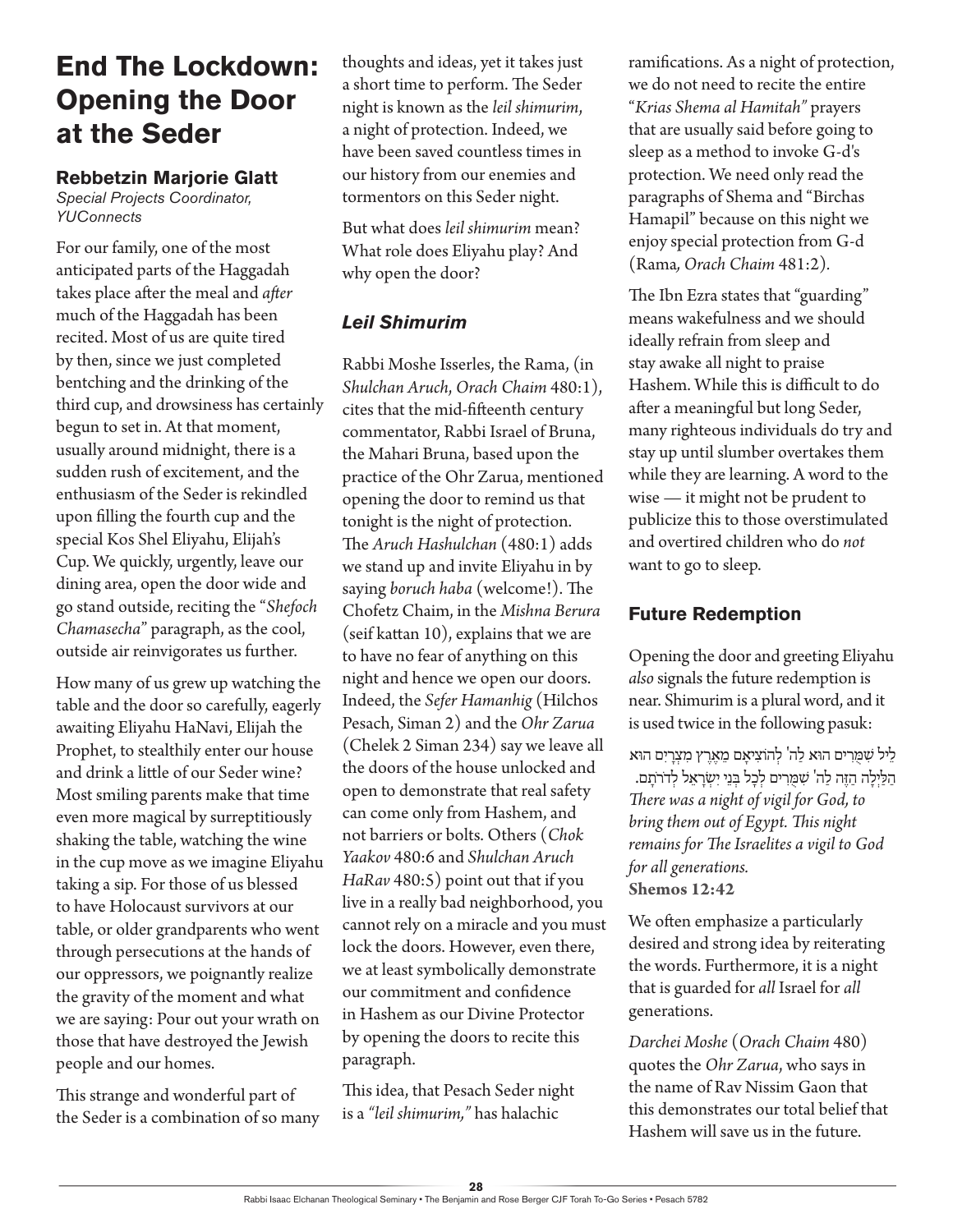*Sefas Emes* (Pesach 5652) adds that we open the door because the future *geulah* (redemption) will be open for all (especially us!) to see the downfall of our enemies. This is the opposite of what occurred in Egypt, where klal Yisroel was specifically told (Shemos 12:22) not to leave the house until the morning. The "morning" homiletically refers to the *geulah* — only when the *geulah* comes will we merit seeing the open miracle of redemption.

The Ramchal, Rabbi Moshe Chaim Luzzatto, in his epic *Mesilas Yesharim* (7th Perek), points out that external actions help stimulate internal thoughts. The *Mishnah Brura* (480:10) states that the opening of the door and the filling of Kos Eliyahu are connected — just like we were redeemed in Mitzrayim, so too will Eliyahu herald the redemption in the future. Likewise, the *Pesach Meuvin* (Siman 361) and the *Mateh Moshe* (Siman 655) say we open the door to demonstrate our true belief that Moshiach is coming imminently. What better way to demonstrate that than to open our doors to welcome in Eliyahu, his forebearer. When Eliyahu comes, he will find the door wide open as we anxiously await his arrival. This action is a *zechus* that will indeed hasten his arrival. They both bring a Yerushalmi (*Kesubos*, 12th Perek, halacha 3) that Rabbi Yirmiyah told his family to bury him in the finest clothing, wearing shoes and with his staff, so when Moshiach comes he would be immediately ready to welcome him. We demonstrate that same alacrity of spirit by opening our doors Seder night, truly hoping and expecting to really see Eliyahu on the other side! The *Korban Eidah* and *Pnei Moshe* on that Yerushalmi add that this was to strengthen the people's belief in Moshiach as a real entity, not just a

mythical fable.

We all eagerly look forward to our own personal *yetzias Mitzrayim* as we fervently pray for the end of the difficult COVID-19 pandemic, and that we can emerge from the bondage of repeated lockdowns and quarantine. Many of us spent the first Pesach relatively alone, huddled together in small nuclear family units while we waited anxiously for Hashem to protect us from the plague of COVID. Told to lock down and stay inside, we felt safe indoors. Each of us can recall the effect the pandemic has had on our *yomim tovim* — the uncertainties and challenges.

Yet this year, as we iy"H open our doors in every sense and as we hopefully can welcome in other family, friends and guests again, we can experience a true *leil shimurim*, highlighted iy"H by us heralding into our homes and the collective Jewish people the ultimate guest, Eliyahu Hanavi, signaling the coming of Mashiach *Tzidkeinu* and final *geulah.*

*Special appreciation to my husband, Rabbi Aaron Glatt, for assisting in research and source materials.*

### **Tail-Recursion in the Haggadah: A Computer Science Perspective**

#### **Rabbi Lawrence Teitelman**

*Faculty, Computer Science Department, Stern College; Rabbi, Young Israel of New Hyde Park, NY*

During my teenage years and into early adulthood, I attended various "Pesach programs" at Upstate New York hotels, first as a guest with my family, and subsequently working

as a mashgiach. A few decades later, I still vividly recall the scene that would repeat itself each year toward the end of the Sedarim: a large table of several dozen older singles would energetically and enthusiastically sing, "Who knows one? I know one! One is Hashem … in the heavens and the earth." A prominent outreach rabbi would leave his seat in the back of the dining room, where he too was vacationing with his family, to join the group at the front of the dining room, encouraging them along to sing even more energetically and enthusiastically.

This song — known in Hebrew as *Echad Mi Yodea* — is part of a series of *piyutim* (liturgical poems) that are appended to the halakhically mandated text of the Haggadah. Rabbi Tzidkiyah b. Avraham Anav (Rome, 13th century) records in his magnum opus *Shibbolei Haleket*, that it is "customary to say *piyutim* arranged with praise and thanksgiving, and so it is worthy to increase." Various Medieval authorities identified specific *piyutim* that should be recited, ultimately culminating in a list of seven that were accepted as normative in Ashkenaz: *Chasal Siddur Pesach, Az Rov Nissim, Ometz Gevurotekha, Ki Lo Na'eh, Adir Hu, Echad Mi Yodea,* and *Chad Gadya*. 1 While these *piyutim* weren't necessarily customary in Sefardic lands, nonetheless, Rabbi Chaim Yosef David Azulai ("Chida," 18th century) famously came to the defense of *Chad Gadya*, and the critique of an individual who disparaged it, noting that a "*gaon* distinguished in his generation" formulated more than ten "sweet and lovely" commentaries on *Chad Gadya*, and further attests to the "authority of the greatness of the piyutim of Ashkenaz."<sup>2</sup>

Two of these piyutim — *Echad Mi*